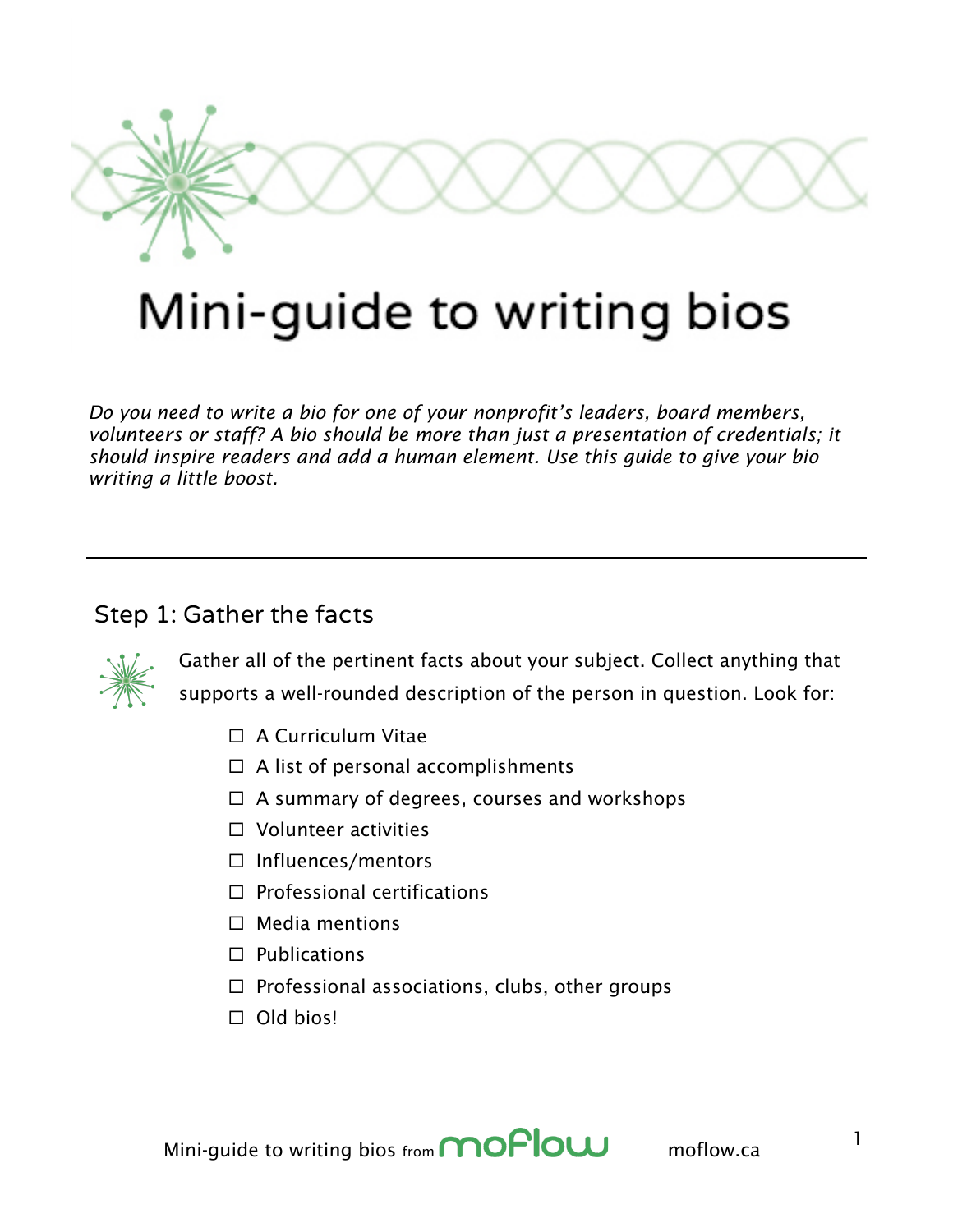### Step 2: Send an email to pick up a personal perspective



Send a quick note to the person whose bio you are writing to glean some personal insights and perspective. Ask a couple of questions such as:

- What attracted you to our cause? Our organization?
- What keeps you here?
- What inspires you?

*Tip: If there are important elements that you weren't able to round up in Step 1, take this opportunity to ask for the missing details.*

#### Step 3: Determine the right style



Assuming that you'll be publishing this bio on your nonprofit organization's website, your copy should be brief, readable and conversational. Your writing should also match your organization's voice and tone, so refer to your messaging guidelines if you have them.

Now, consider the right *style* for this bio, complementing the individual's role and how they would like to be perceived. For example:

- An executive or board member bio will probably be somewhat formal, but perhaps also dynamic in tone.
- A bio about a service or care provider should convey their expertise and approachability.
- A bio about a volunteer ambassador should convey their **passion** and motivations.

To help you plan, here are some other styles to consider:

• Compassionate

• Innovative

- **Strategic**
- Academic

• Fun

**Influential**